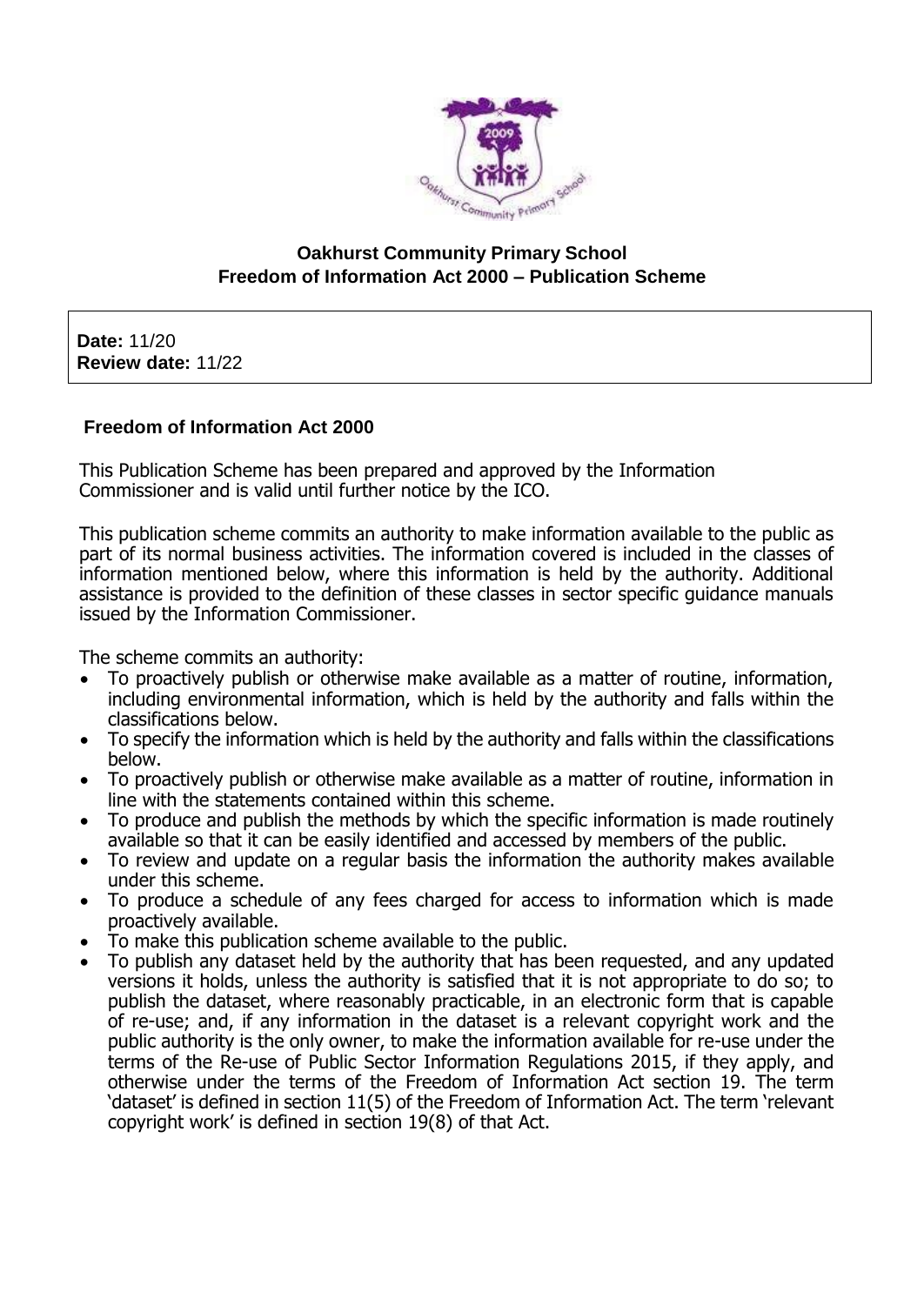# **Classes of information**

#### **Who we are and what we do**

Organisational information, locations and contacts, constitutional and legal governance.

## **What we spend and how we spend it**

Financial information relating to projected and actual income and expenditure, tendering, procurement and contracts.

### **What our priorities are and how we are doing**

Strategy and performance information, plans, assessments, inspections and reviews.

#### **How we make decisions**

Policy proposals and decisions. Decision making processes, internal criteria and procedures, consultations.

#### **Our policies and procedures**

Current written protocols for delivering our functions and responsibilities.

#### **Lists and registers**

Information held in registers required by law and other lists and registers relating to the functions of the authority.

#### **The services we offer**

Advice and guidance, booklets and leaflets, transactions and media releases. A description of the services offered.

The classes of information will not generally include:

- Information the disclosure of which is prevented by law, or exempt under the Freedom of Information Act, or is otherwise properly considered to be protected from disclosure.
- Information in draft form.
- Information that is no longer readily available as it is contained in files that have been placed in archive storage, or is difficult to access for similar reasons.

## **The method by which information published under this scheme will be made available**

The authority will indicate clearly to the public what information is covered by this scheme and how it can be obtained.

Where it is within the capability of a public authority, information will be provided on a website. Where it is impracticable to make information available on a website or when an individual does not wish to access the information by the website, a public authority will indicate how information can be obtained by other means and provide it by those means.

In exceptional circumstances some information may be available only by viewing in person. Where this manner is specified, contact details will be provided. An appointment to view the information will be arranged within a reasonable timescale.

Information will be provided in the language in which it is held or in such other language that is legally required. Where an authority is legally required to translate any information, it will do so.